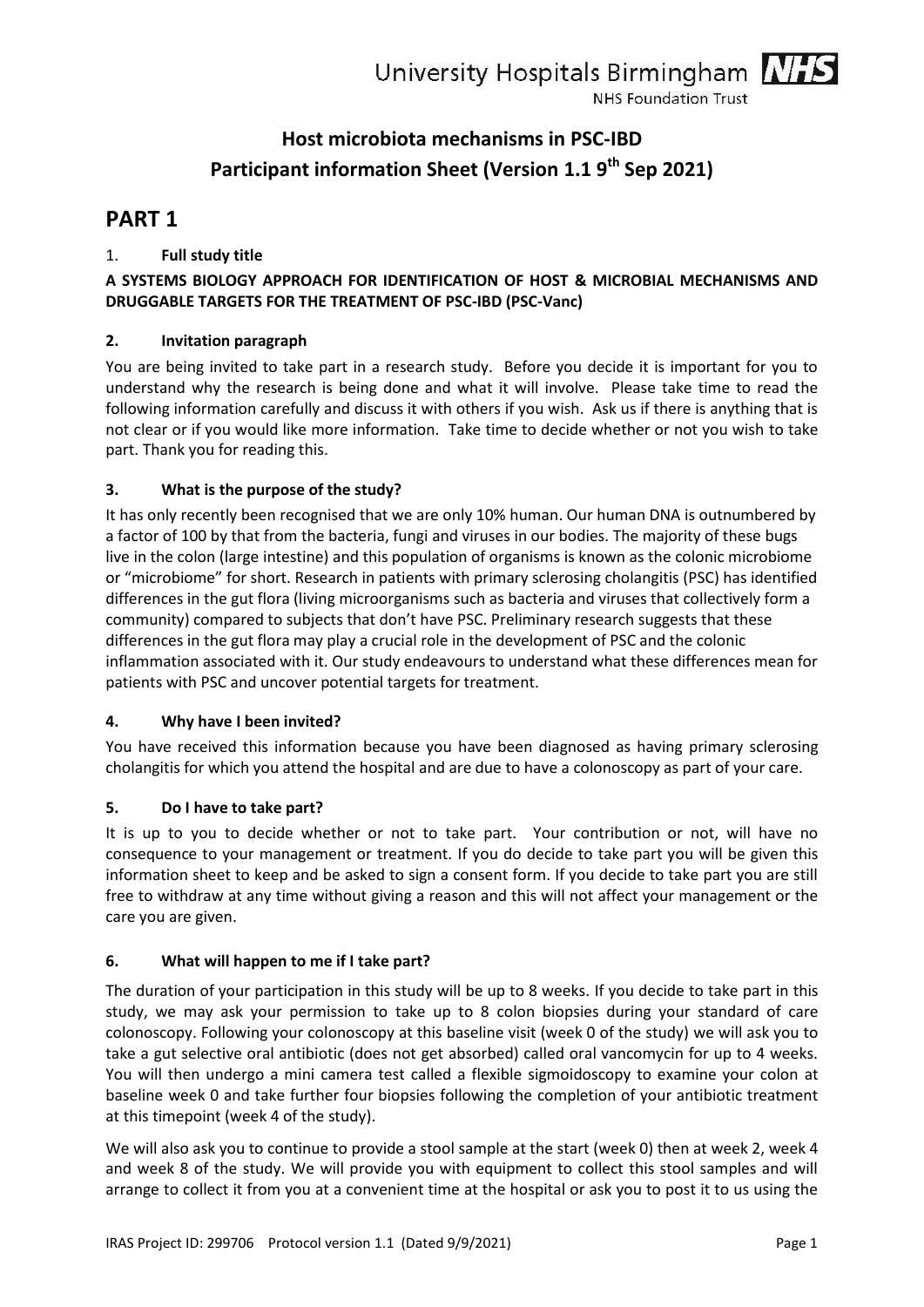prepaid sealed packs accompanying these kits. We will also collect blood at week 4 and week 8 to measure liver enzymes, however this will be done in conjunction with your clinical care.

We may also ask you questions around disease activity at weekly timepoints to ensure your colonic disease is not flaring or getting worse. These again can be done remotely as a virtual consultation for timepoints that don't involve a hospital visit.

# **7. Access to personal information**

Any information relating to you will be held in strictest confidence. We will be collecting demographic data (including age, gender, ethnicity, BMI) and disease characteristics. You will be given a code number that will be used on all your samples so that no one else will know, or be able to work out that the samples are yours. Access to your medical records is restricted to the medical team looking after you and your GP.

# **8. What is being tested?**

With your samples we will evaluate changes in the gut bacteria and other flora, the chemicals it produces, bile acids and genes being expressed within your bowel during treatment with oral vancomycin. This analysis may be done either locally or via external service providers. This will help us identify specific disease pathways that may potentially be implicated in PSC-IBD. We will ask your permission to store any remaining samples for use in future ethically approved studies.

# **9. What are the possible disadvantages and risks of taking part?**

You will be undergoing a repeat camera test (flexible sigmoidoscopy) for the purposes of research. You will only require an enema prep (for clearing stool from the large bowel) and not full bowel prep. Flexible sigmoidoscopy is a very low risk procedure with risk of complications stated to be under 0.1%. Risks of a flexible sigmoidoscopy are specifically discomfort, bleeding (often minimal from biopsies) and damage to the bowel (perforation of the bowel which occurs roughly once for every 2500 sigmoidoscopies performed). There is also no significant additional risk with regards to obtaining further biopsies from your colon for research. In the event of unexpected findings from the biopsies the clinical team overseeing the patient's care will be informed. The participant will be free to withdraw from the study whenever they feel necessary.

# **10. What are the side effects of any treatment received when taking part?**

We will ask you to take oral vancomycin for a period of 4 weeks as part of the study. Oral vancomycin has very low absorption and is therefore only effective for treating intestinal conditions such as Clostridiodes difficile infections. Oral vancomycin has previously been explored in clinical studies for the treatment of colitis in patients with PSC-IBD and is used as part of off-label standard of care practice in many countries. However, we will not include you in this study if you are having a severe flare of your colitis. Moreover, in order to minimise the risk to you, you will undergo weekly monitoring during the course of the study. During this monitoring period if it appears that your disease has become increasingly active then we will withdraw you from the study so that you can receive other forms of treatment for your colitis. A further potential risk of oral vancomycin treatment is the development of antibiotic resistance genes. However, to date there is currently no evidence to state that extended treatment with oral vancomycin is independently associated with an increase in the acquisition of antimicrobial resistance genes.

# **11. What are the possible benefits of taking part?**

Although this study is unlikely to be of direct benefit to you, the results may contribute to the development of novel treatments for PSC and other chronic inflammatory diseases to benefit future patients. You will not be paid for taking part in the study. Please note that by consenting to this study you agree to not have any ownership of your data generated from this study, your biological samples collected for this study and will not be entitled to any subsequent financial proceeds that might be generated from the research.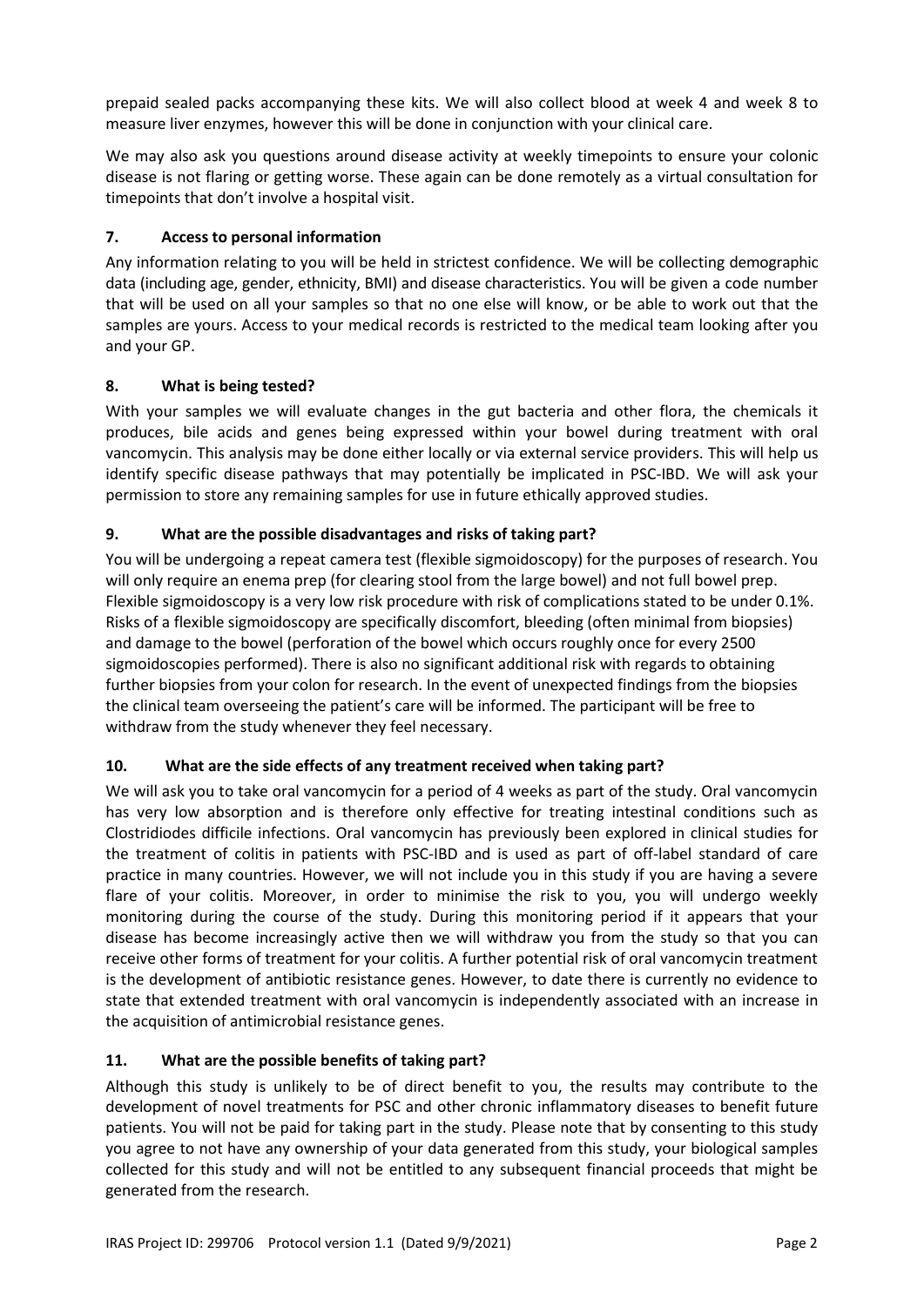# **12. What happens when the research study stops?**

Your participation in this project will stop as soon as you have completed the 8-week duration of the study and have provided the relevant samples. You will continue to receive normal care for your PSC and PSC-IBD.

#### **This completes Part 1 of the information sheet.**

# **If the information in Part 1 has interested you and you are considering taking part, please read the additional information in Part 2 before making a decision.**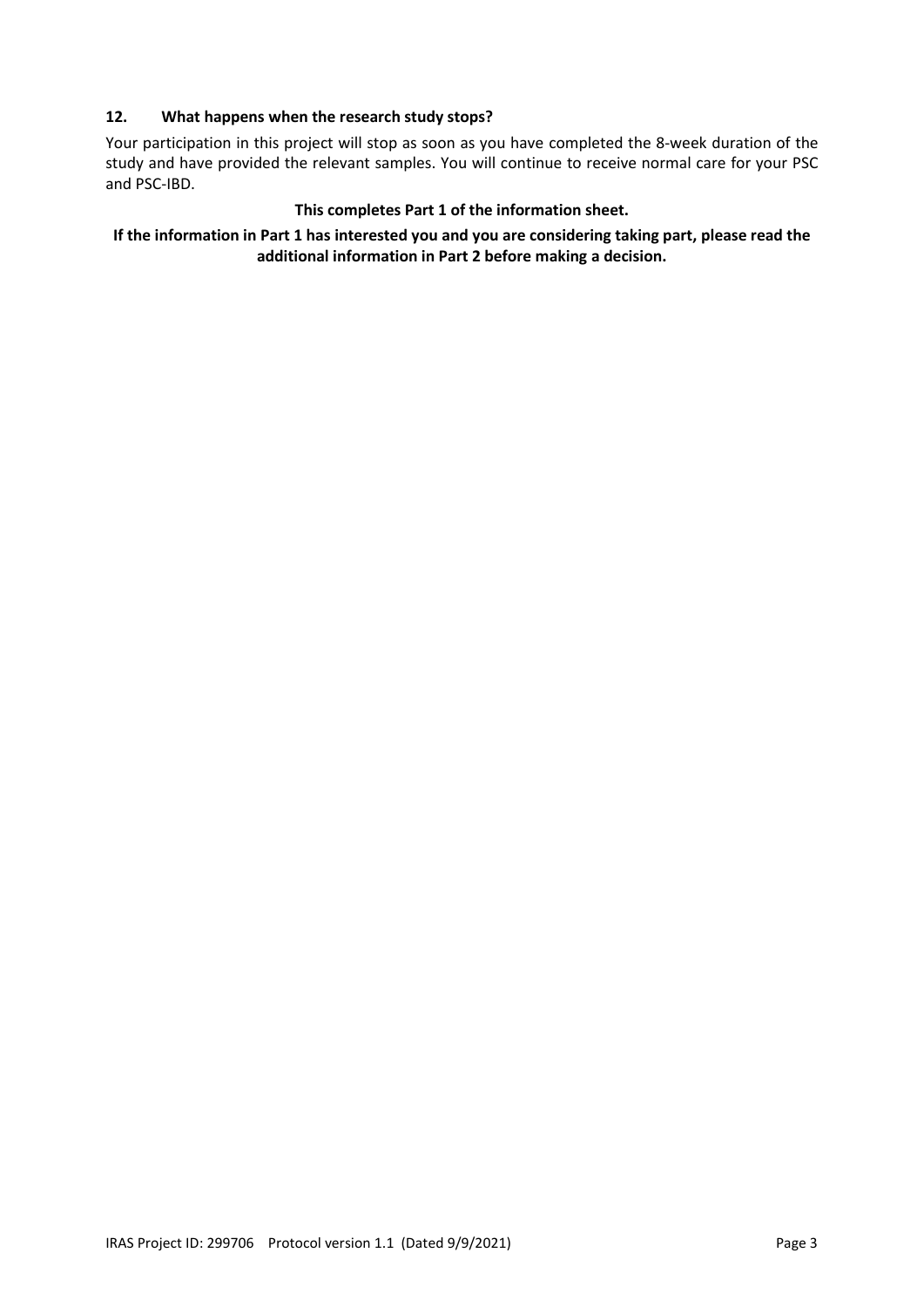# **1. What if relevant new information becomes available or changes to the study are made?**

If this happens we will tell you. If changes to the study have to be made you may be asked to sign another consent form.

# **2. What will happen if I don't want to carry on with the study**

You are free to withdraw at any time without giving a reason. If you withdraw from the study, we will destroy all your identifiable samples, but we will need to use the data collected up to your withdrawal. Samples collected will need to be kept until the study has been completed following which the samples will be destroyed.

# **3. What if there is a problem?**

If you are harmed by taking part in this research project, this study will be covered by NHS insurance in the same way as any treatment in the hospital. If you are harmed due to someone's negligence, then you may have grounds for a legal action. You may however need to pay for your own legal costs. As this study is being undertaken at University Hospitals Birmingham NHS Foundation Trust you will be able to address any complaints through the normal National Health Service complaints mechanisms available to you.

# **4. What will happen to the results of the research study?**

Results gained from this study are likely to be presented to and published within the scientific community. They will also be used to inform our future studies designed to test new treatments. If any findings of clinical significance are found in the course of this study the research team will inform you and your GP. None of the published data will contain any information or data that would be identifiable to you.

# **5. How will we use information about you?**

We will need to use information from you and from your medical records for this research project. This information will include your initials, NHS number, name, contact details, demographics and disease characteristics and will be held on site by University Hospitals Birmingham. People will use this information to do the research or to check your records to make sure that the research is being done properly. People who do not need to know who you are will not be able to see your name or contact details. Your data will have a code number instead. We will keep all information about you safe and secure. Once we have finished the study, we will keep some of the data so we can check the results. We will write our reports in a way that no-one can work out that you took part in the study. Your data will be kept in a secure archive in University Hospitals Birmingham NHS Foundation Trust for up to 12 months years after the study has been completed and will then be destroyed. Any data that needs to be archived during this period of time will be sent off site to an external archiving facility. Any samples remaining after testing will be kept for future studies which will be subject to future ethics applications. Your pseudo-anonymised samples and data may be shared with institutes nationally and internationally. Further details of the University Hospitals Birmingham's Privacy Notice can be found on https://www.uhb.nhs.uk/privacy-notice/research.

# **6. What are your choices about how your information is used?**

You can stop being part of the study at any time, without giving a reason, but we will keep information about you that we already have. If you choose to stop taking part in the study, we would like to continue collecting information about your health from central NHS records and your hospital. If you do not want this to happen, tell us and we will stop. We need to manage your records in specific ways for the research to be reliable. This means that we won't be able to let you see or change the data we hold about you. If you agree to take part in this study, you will have the option to take part in future research using your data saved from this study.